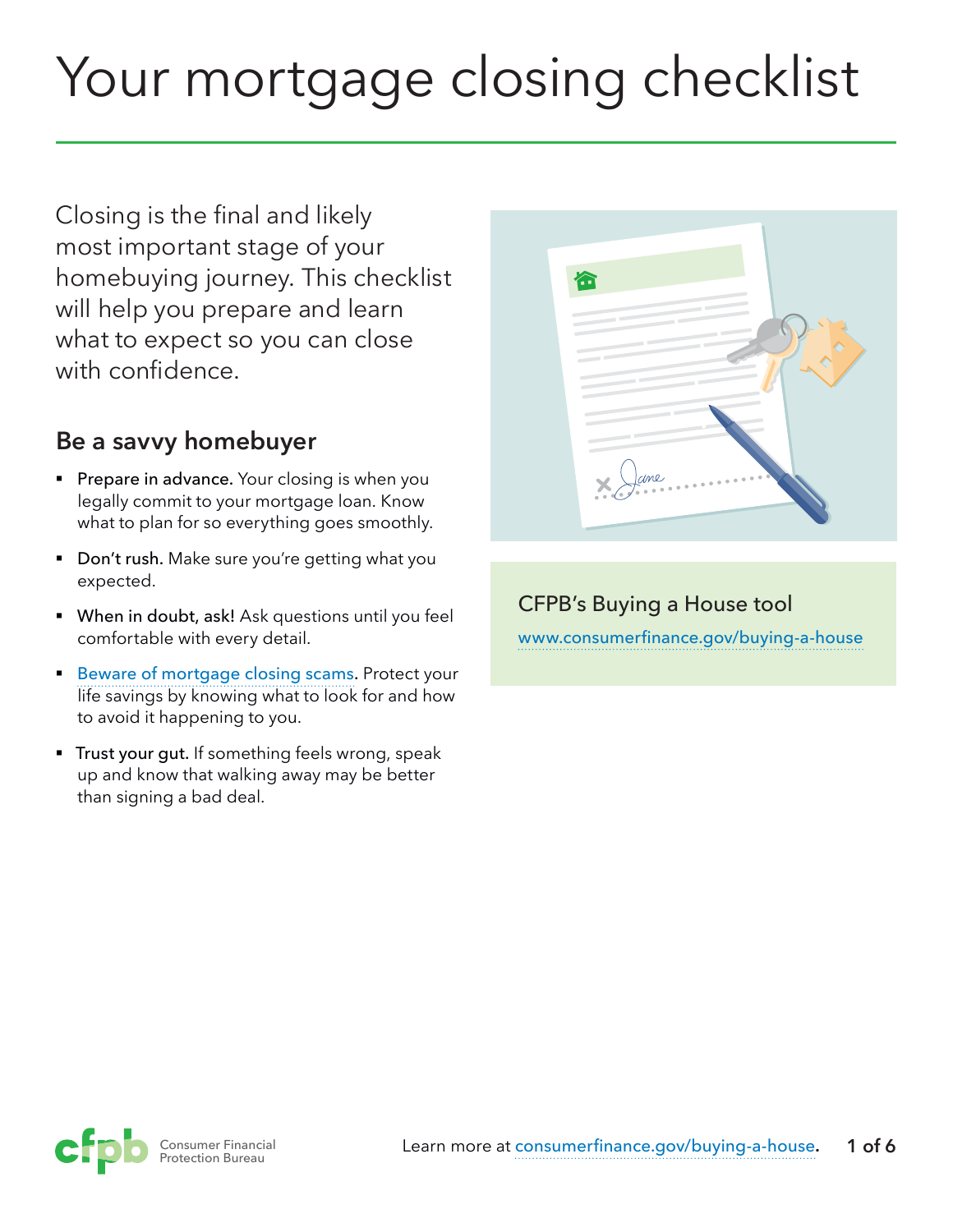#### MORTGAGE CLOSING CHECKLIST

# Before closing

Taking a few key actions can make your home closing go more smoothly. Use this worksheet to prepare in advance.

#### 1. Determine who will conduct your closing, where it will be, and when.

Although the type of company conducting your closing can vary based on where you live, you can shop for the company of your choice.

### 2. Ask the person who will conduct your closing what to expect.

The closing process can vary by region and area. Learn the details of your closing in advance.

#### 3. Request your closing documents three days in advance of closing.

By law, you must receive your Closing Disclosure three business days before closing.

| • Who will be conducting my closing? What is their title? |              |  |
|-----------------------------------------------------------|--------------|--|
| Name:                                                     | Phone:       |  |
| $\Box$ Title agent                                        | Escrow agent |  |
| Closing attorney<br>ப                                     | Other        |  |
| When is my closing? Where is my closing?                  |              |  |
| Date:                                                     | Time:        |  |
| Address:                                                  |              |  |

- **What do I need to bring to my closing?** 
	- $\Box$  Review the list on page 4 and make any necessary changes.
- About how much will I need to pay at closing? How do I pay?
	- \$ ¨ Cashier's check ¨ Wire transfer
- **1** If I decide to [walk away at closing](http://www.consumerfinance.gov/askcfpb/185/at-the-mortgage-loan-closing-do-i-have-to-sign-if-i-dont-like-the-terms-can-i-walk-away.html), will I still owe the seller money?

These are some of the most [important documents](http://www.consumerfinance.gov/owning-a-home/resources/mortgage_closing_forms.pdf) you'll see at closing:

- $\Box$  Closing Disclosure
- $\Box$  Promissory Note
- $\Box$  Mortgage / Security Instrument / Deed of Trust
- $\Box$  Deed, document that transfers property ownership (purchase only)
- $\Box$  Right to Cancel (refinance only)

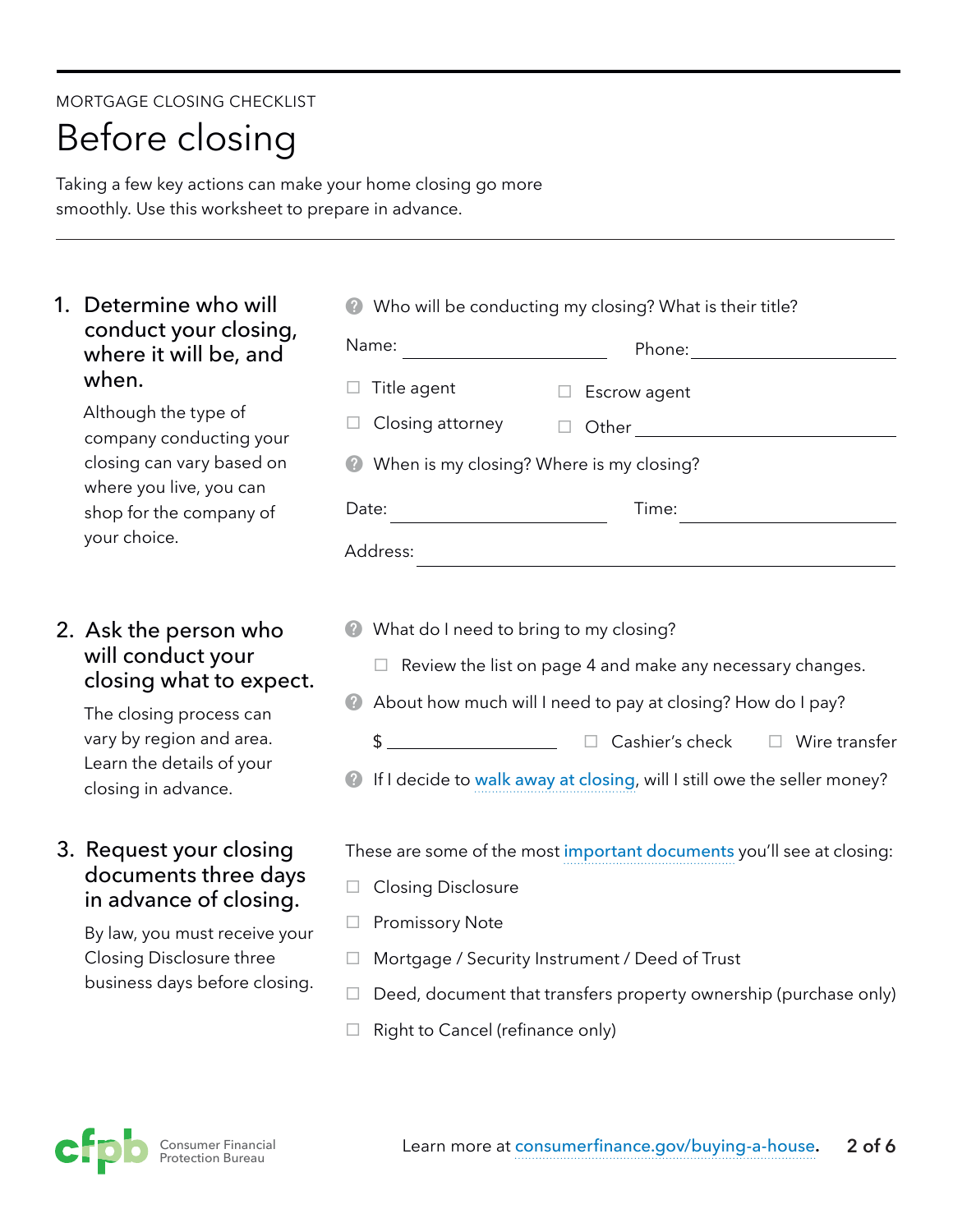### 4. Protect yourself from a mortgage closing scam.

Closing funds are [tempting](https://www.consumerfinance.gov/about-us/blog/buying-home-watch-out-mortgage-closing-scams/)  [targets for scammers](https://www.consumerfinance.gov/about-us/blog/buying-home-watch-out-mortgage-closing-scams/). Beware of emails with last-minute changes to your payment or wire instructions. It may be a scam.

#### 5. Schedule time in advance of your closing to review documents.

### 6. Compare your Closing Disclosure to your most recent Loan Estimate.

Look at the table on the top of page three of your [Closing Disclosure](http://www.consumerfinance.gov/owning-a-home/closing-disclosure). By law, only certain costs can change.

#### 7. Read the rest of your closing documents.

Use our [document summaries](http://www.consumerfinance.gov/owning-a-home/resources/mortgage_closing_forms.pdf) to learn more about why your closing documents are important.

# 8. Arrange your payment for the amount due at closing.

Record the names and phone numbers for two trusted individuals (i.e. real estate or settlement agents) who can securely confirm payment instructions in case of a scam attempt.

| Name:                                     | Phone: |
|-------------------------------------------|--------|
| $\Box$ I have this person's number saved. |        |
| Name:                                     | Phone: |

 $\Box$  I have this person's number saved.

Set aside enough time to carefully review the documents for errors and to make sure you have a clear understanding of the loan terms.

Date: Time: Time:

Search for answers to these questions, and if you can't find the answers, ask your loan officer:

- Are the loan type, interest rate, monthly payment, and other key terms the same as I expected?
- Are there any fees that I don't understand or that have changed significantly?
- **2** Do I have an escrow account? Do I understand how that works?
- **2** Is my personal information correct on all of the documents?
- What happens if I don't pay my loan?
- **2** Do the key numbers (loan amount, monthly payment, interest rate) match exactly across all of my documents?
- **A** How can I exercise my Right to Cancel (refinance only)?
- **2** If you're unable to get the rest of your closing documents in advance, take the list of questions above with you to closing.
- $\Box$  I have my cashier's check or wire transfer ready.
- **If you receive an email with last-minute changes to the wire** instructions or to verify your personal information, it may be a scam. Contact the trusted parties you identified on Step 4 to confirm the payment details, using only the primary phone numbers that you saved.

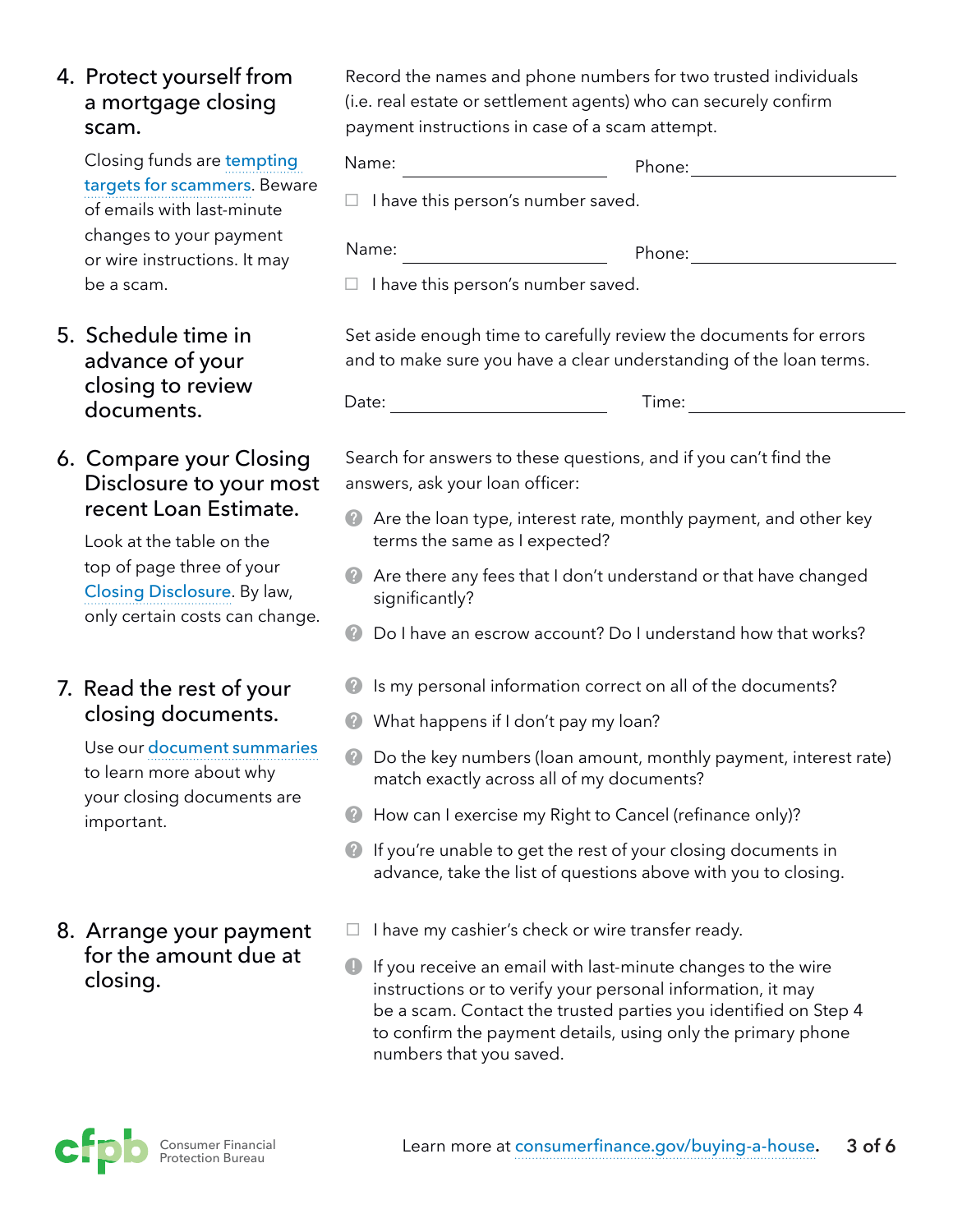#### MORTGAGE CLOSING CHECKLIST

# At closing

Your closing day has finally arrived! Bring this worksheet to your closing and use it as a guide.

- 1. Bring these things or people with you to closing.
- $\Box$  A cashier's check or proof of wire transfer for the exact amount of money you need to close.
- $\Box$  The list of people to call that you prepared earlier.
- $\Box$  Your Closing Disclosure. You'll want to compare it to the final documents one more time.
- $\Box$  A trusted friend, advisor, or lawyer, if you want an advocate at the table.
- $\Box$  Your co-borrower or the person who is co-signing your loan.
- $\Box$  Your check book, in case there are any last minute changes.
- $\Box$  Your driver's license or ID.
- 2. Get answers to these questions at your closing.
- **2** How will I pay my property taxes and homeowner's insurance?
	- $\Box$  Included in my monthly payment.
	- $\Box$  I have to pay them on my own.
- **Where will I send my monthly payments?**
- **2** If I have Homeowners' Association dues, how do I pay?

Who should I call if I have questions after closing?

Name: Name: Name and Name and Name and Name and Name and Name and Name and Name and Name and Name and Name and Name and Name and Name and Name and Name and Name and Name and Name and Name and Name and Name and Name and Nam

Phone: when the contract of the contract of the contract of the contract of the contract of the contract of the contract of the contract of the contract of the contract of the contract of the contract of the contract of th

### 3. Don't forget these closing tips.

- Take all the time you need. You have a right to read and understand your closing documents, no matter how long it takes.
- Trust your gut. Don't go forward until you feel comfortable.

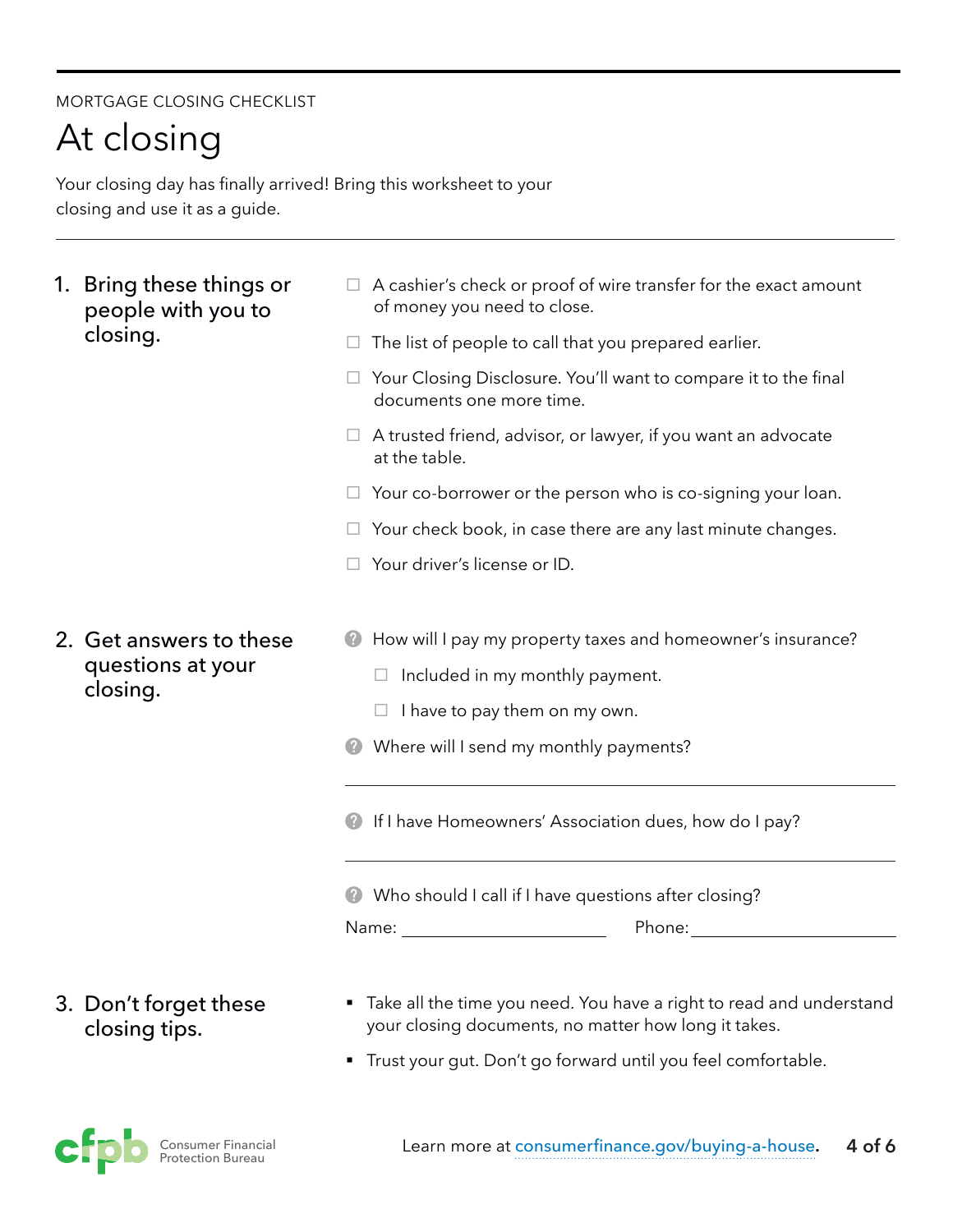#### MORTGAGE CLOSING CHECKLIST

# After closing

Congratulations! Now that the paperwork is over, set yourself up for success as a homeowner with these final steps.

#### 1. Save your closing packet.

You should save the entire set of documents, exactly as you received it.

2. Change your address.

3. Revise your budget and plan for future expenses.

#### 4. Review your homeowner's insurance.

Contact your insurance company with questions or changes.



Double check that your packet includes these important documents:

- $\Box$  Closing Disclosure
- $\Box$  Promissory Note
- $\Box$  Mortgage / Security Instrument / Deed of Trust
- $\Box$  Deed, document that transfers property ownership (purchase only)
- $\Box$  Right to Cancel (refinance only)
- $\Box$  Bank accounts, investment accounts, and credit card companies
- $\Box$  Department of Motor Vehicles and car insurance
- $\Box$  Cell phone company, health/life insurance, and other bills
- $\Box$  US Postal Service
- Include Homeowners' Association (HOA) fees, and if you don't have an escrow account, property taxes and homeowner's insurance.
- Settle in to your new budget for a few months before making major unplanned or non-essential home repairs or renovations.
- Set aside money each month in an emergency fund to cover essential repairs or loss of income.
- **Does it cover floods? Earthquakes? Other disasters?**
- **Could you get a discount for having smoke alarms or if you get** your car insurance with the same company?
- **Could you save money by increasing your deductible?**